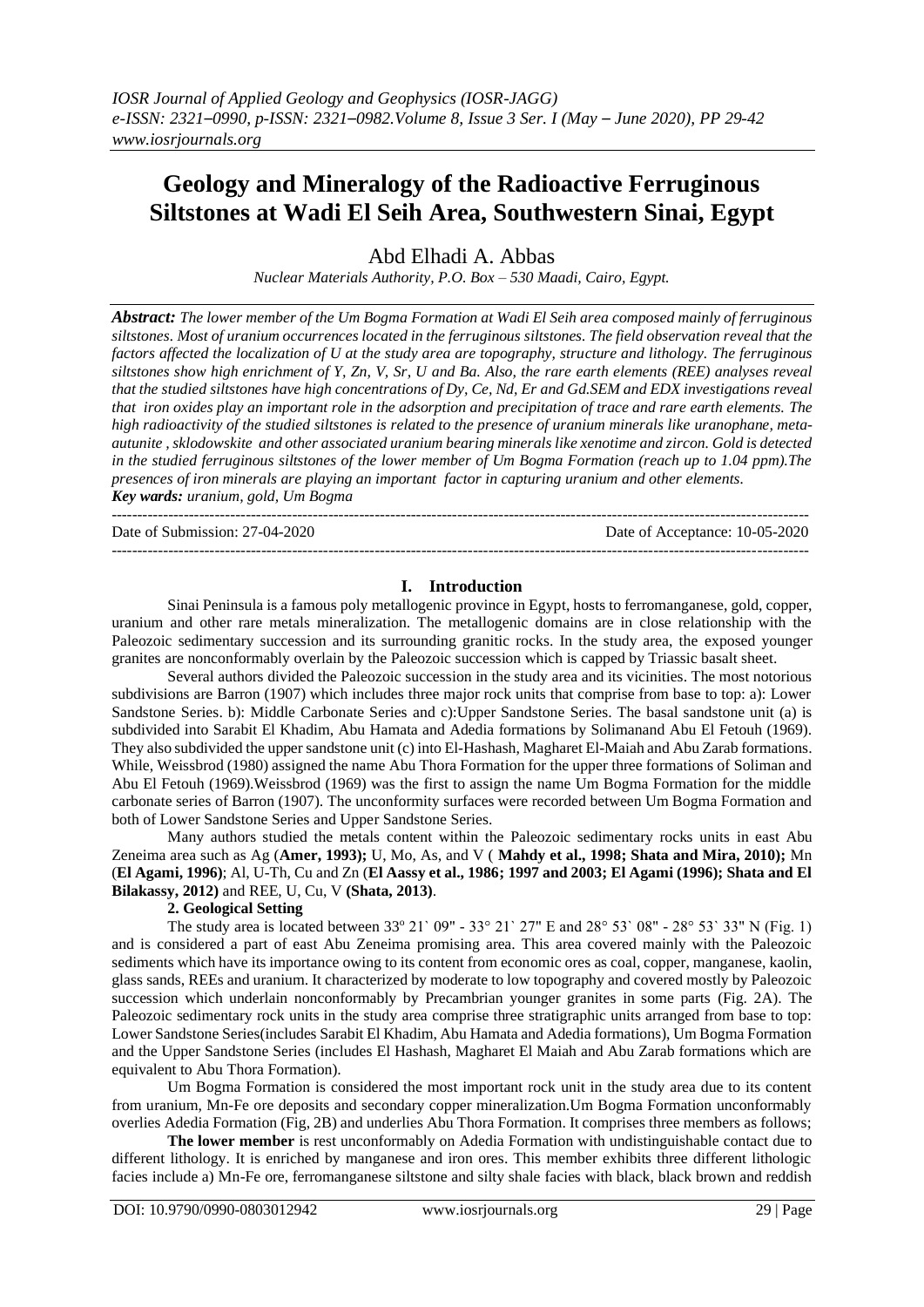brown colors; b) sandy dolomite facies, it is reveals thick bedded, pink color and sometimes shows horizontally laminated; c) black carbonaceous shale, siltstone facies which considered the more important facies for the uranium mineralization and characterized by presence of high radioactive anomalies. It is usually variegated, such as purple, yellow, yellowish green, brown and grey in color within the oxidation zone but the dark gray to black color is dominant in the reduction zone. Uranium mineralization settled by two modes of occurrences. The first, within the black shale, it is found as clusters of crystals within scattered ambient spots. The second mode of occurrence found within facies (a) and (b) it is well developed at the intersection of faults and in the interbedded fracture zone.



**Fig. 1:** Geological map of Wadi El Seih area.

**The middle member** is composed of intercalations of marly dolostone, shale and siltstone with rhythmic variation beds of discontinuous carbonate interbedded with clastics with yellow, earthy black colors and fossils content such as Corals, Crinoids, Brachiopods and Mollusca. The middle member is characterized by presence of high radioactive anomalies in addition to evaporate minerals as gypsum, anhydrite and halite minerals in fibrous and platy habits in the form of parallel veinlets and/or intersection with bedding planes. Also, white and black gibbsite horizon was observed at the boundary between middle and lower members of Um Bogma Formation with high radioactive anomalies.

**The upper member** is composed of yellow, pink, and grayish crystalline dolomite with little sandstones intercalations. It is overlies conformably the middle member and shows cliffs and steps outcrops.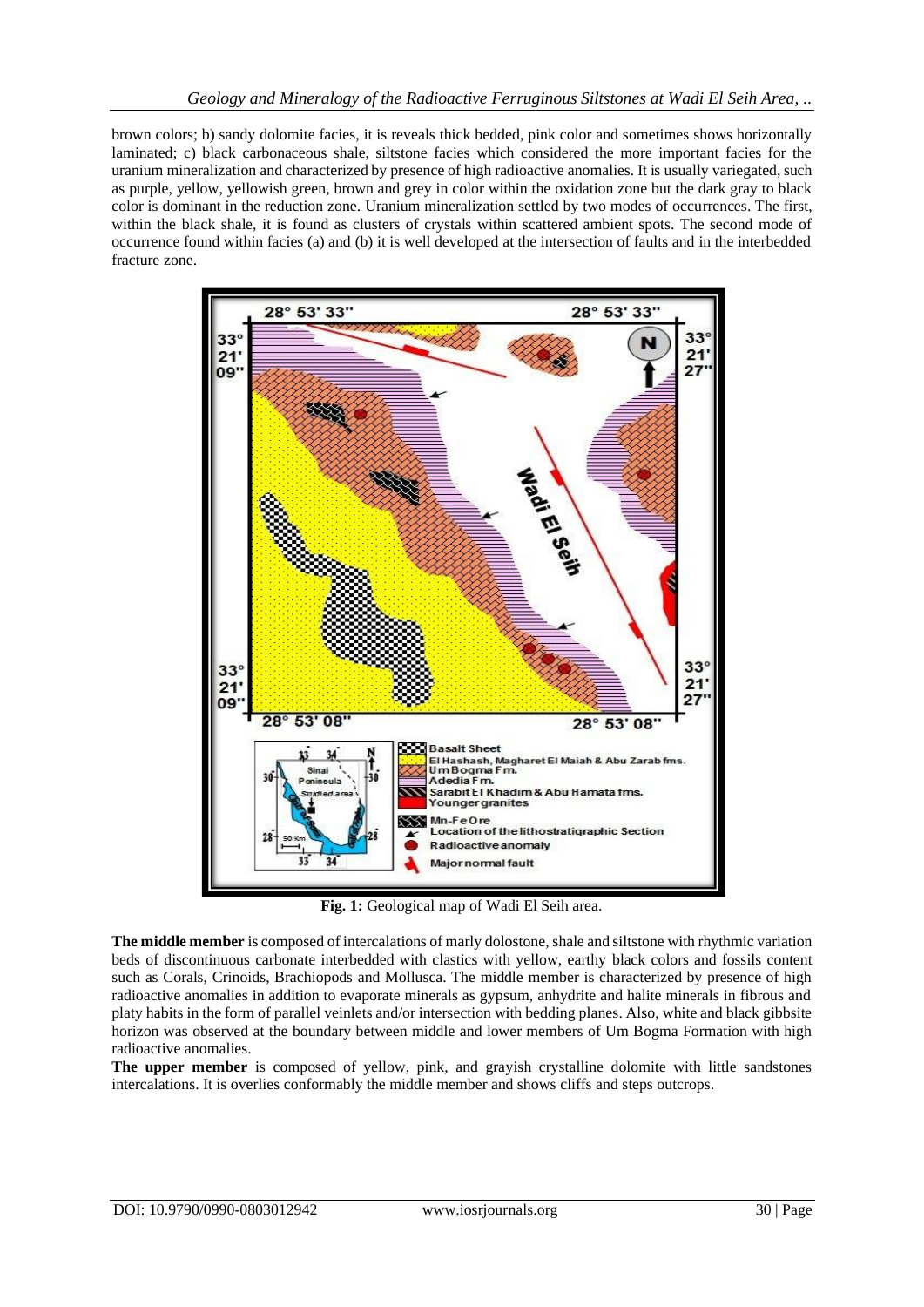

**Fig. 2**: (A) Precambrian rocks nonconformably overlain by Paleozoic rocks. (B) Um Bogma Formation unconformably overlies Adedia Formation. (C) Normal fault. (D) Radioactive ferruginous siltstones in the lower member of Um Bogma Formation.

The study area were faulted by normal faults (Fig. 2C) with vertical downthrows reaching up to 30m to the north and west directions; the major faults usually control the location of deep wadies as well as the landscape as it causes dipping of Paleozoic succession in the study area toward the west.

Three lithostratigraphic sections were compiled for the study area (Fig. 3) to shed light on the litho stratigraphic succession and correlate the thickness variation along N-S extension for the study area. Adedia Formation is ranging in thickness from 15 to 25 m, which decreasing toward the south direction. Um Bogma Formation is ranging from 5 to 10 m and also decreasing toward the south. On the other hand, the Abu Thora Formation is ranging from 25 to 35 m. finally; the basaltic sheet and sill reach to about 5 m.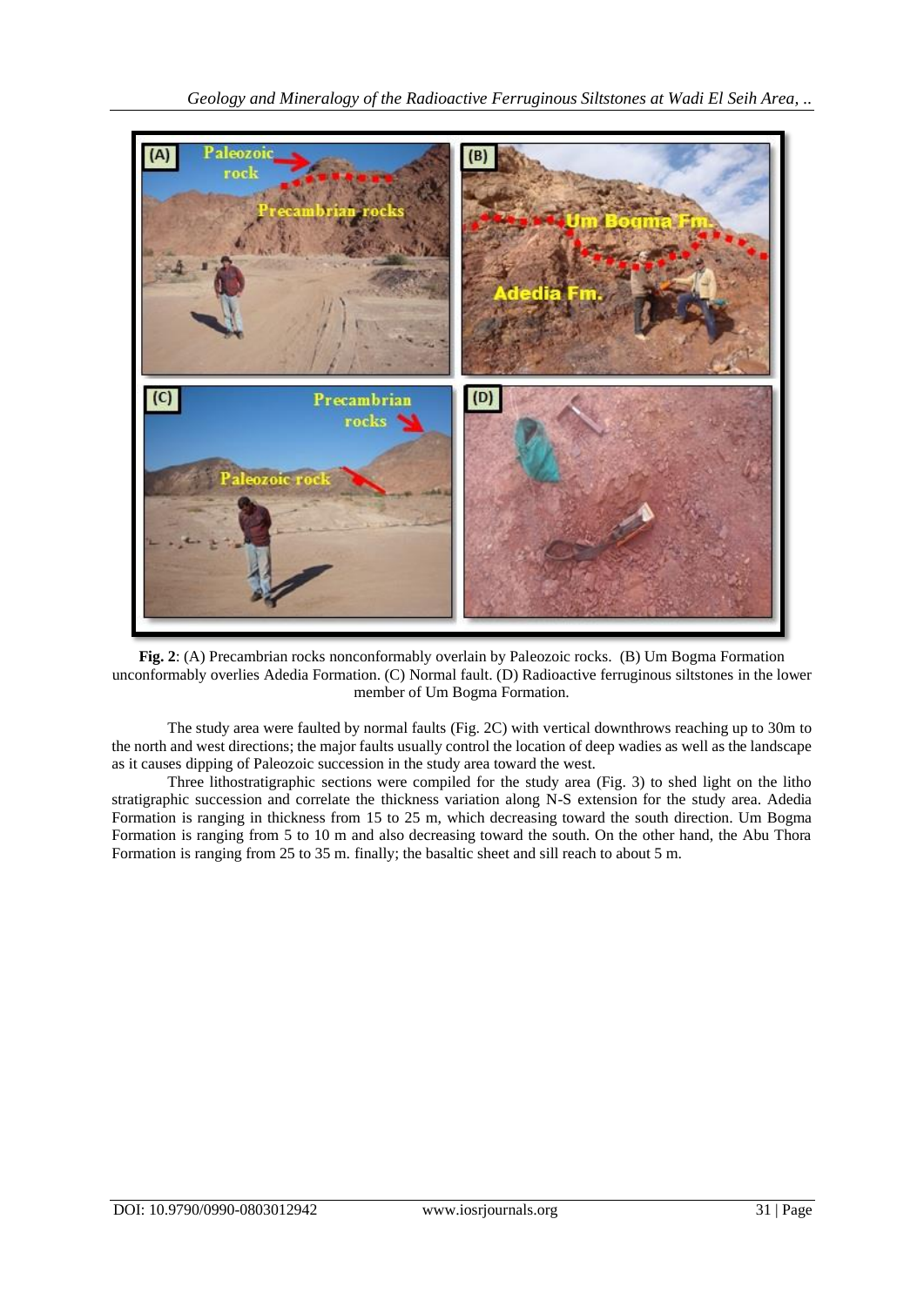

**Fig. 3:** Lithostratigraphic correlation along Wadi El Seih area.

# **II. Methodology**

The field radiometric measurements of eU (ppm), eTh (ppm) and K% were obtained using a portable differential gamma ray spectrometer model Rs-230 BGO Super-Spec, serial No. 4333, manufactured by Radiation Detection Systems AB, Backehagen 35, SE-79191 FALUN, Sweden and the reading were given directly each 30 second.

The chemical concentrations of the trace and rare earth elements were estimated by ACME Laboratories Canada. 9050 Shaughnessy St Vancouver British Columbia V6P 6E5 Canada.

For measuring gold, fire assay analyses were carried out at the Egyptian Mineral Resources Authority (EMRA), Central Laboratory Sector. Weigh 50 gm of sample. Addition of flux (litharge- Borax –Sodium carbonate –Flour –Silica – silver).Mix sample with flux in ceramic crucible. Melting of (sample + flux) at  $1000^0$ C for 1.5 hours. Cupellation of (lead + gold +silver) alloy at  $900^{\circ}$  C for 1 hour. Parting of resulting (gold –silver) alloy in Nitric acid and aqua regia heating to get gold solution. Analysis of gold solution by GBC Avanta atomic absorption instrument to get gold concentration with ppm.

The anomalous samples, whether soft or hard, were collected (weighting from 3 to 5kg for each sample). In order to determine their mineralogical constituents; the samples were crushed and screened. The fractions having grain size range between 0.074mm and 0.5mm were used. These size fractions were subjected to systematic mineral separation techniques using bromoform (Sp.G. = 2.85) as a heavy liquid and magnetic fractionation using Frantz Isodynamic Magnetic Separator at side slope of 5°, forward slope of 20° and 0.5 A (Flinter, 1959).

The obtained heavy mineral fractions were studied under the Binocular microscope and Environmental Scanning Electron Microscope (XL30-ESEM, Philips) attached with EDAX microanalysis unit developments in high-pressure (low-vacuum). These analyses were carried out in the laboratories of the Nuclear Materials Authority (NMA), Cairo, Egypt. While, the polished sections were studied under the Scanning electron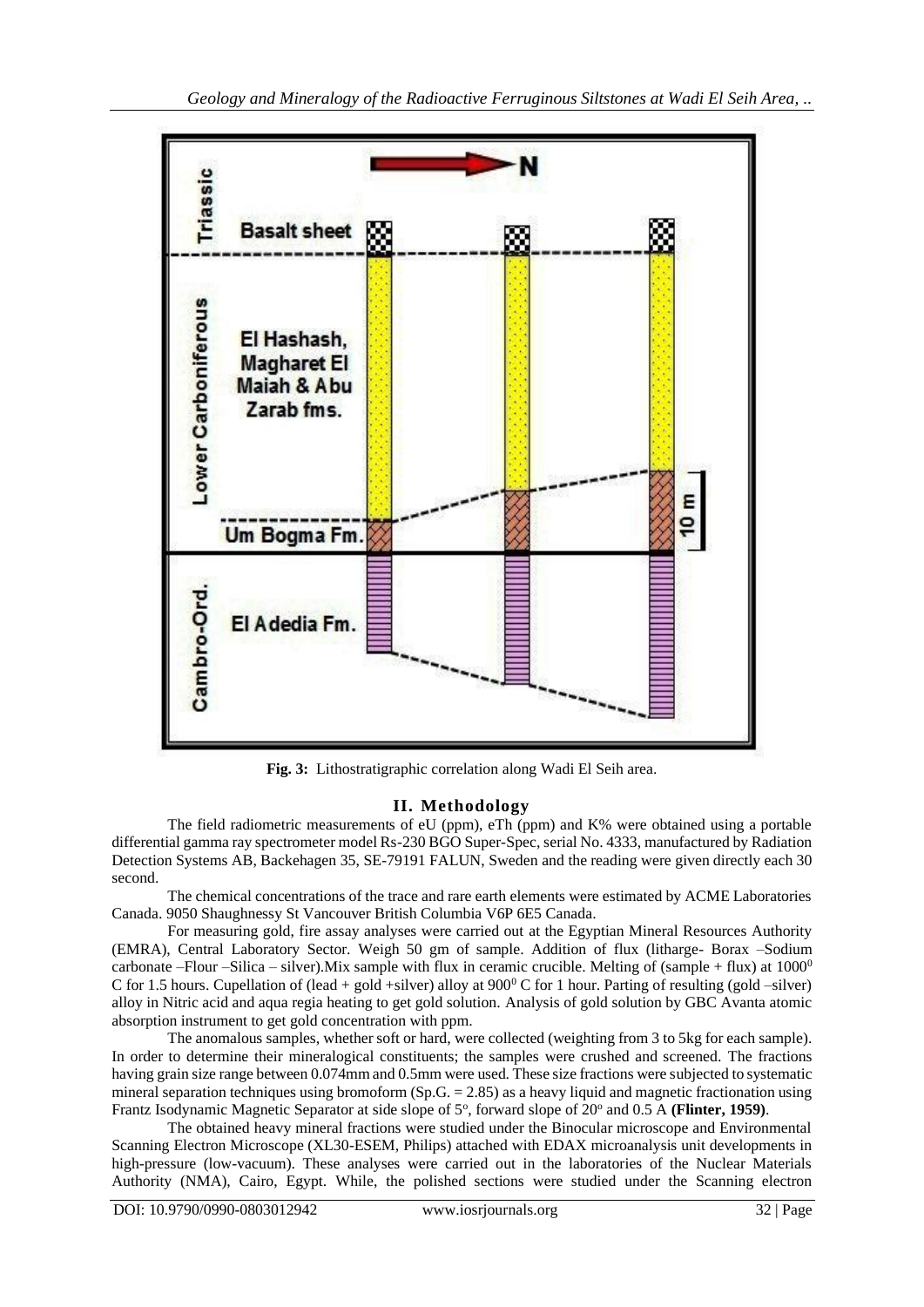microscopy (Quanta FEG 200, FEI France, Thermo Fisher Scientific, Mérignac, France) while element analysis was obtained using an Oxford Inca 350 EDX microanalyzer (connected to SEM, Oxford Instruments France, Saclay, France)

## **III. Radioactivity**

The radioactivity was recorded in several areas in Sinai. The most notable one were recorded in the Paleozoic rocks, especially in Um Bogma Formation. Most of the radioactive anomalies are concentrated in definite stratigraphic horizon among them, the most significant uranium occurrences located at the study area in the ferruginous siltstones (Fig. 2D) of the lower member of Um Bogma Formation.

The anomalous horizon is located within the down thrown of Wadi El Seih normal fault (structural control) and is very near to the level of Wadi El Seih (low topographic horizon). Uranium mineralization filling the siltstones cavity in the form of bright yellow minerals aggregates. From the field observation, the high eU measurements restricted within specific lower horizon of Um Bogma Formation (strat abound). So, the factors affected the localization of U at the study area are topography, structure and lithology.

According to the field radiometric measurements (Tab. 1) the eU-contents in the anomalous ferruginous siltstones reaches more than 1280 ppm, while the eTh-contents not exceeds 69 ppm.

| <b>Station</b> | <b>Memb</b> | Fm.   | <b>Rock</b>            | eU    | eTh   | Uc.   | Th    | Uc/eU | <b>Tuble 1.</b> Industribute and chemical incaparements of the anomatous ferragmous shistones at 11 and bein area.<br>eU/erh |
|----------------|-------------|-------|------------------------|-------|-------|-------|-------|-------|------------------------------------------------------------------------------------------------------------------------------|
| No.            | <b>er</b>   |       | type                   | (ppm) | (ppm) | (ppm) | (ppm) |       |                                                                                                                              |
|                |             | Bogma | siltstones<br>ruginous | 230   | 29    | 56.2  | 2.6   | 0.2   | 7.9                                                                                                                          |
| $\overline{2}$ |             |       |                        | 265   | 37    | 79.3  | 3.1   | 0.3   | 7.1                                                                                                                          |
| 3              |             |       |                        | 814   | 49    | 180.1 | 7.6   | 0.2   | 16.6                                                                                                                         |
| $\overline{4}$ | ower.       |       |                        | 965   | 53    | 193.2 | 8.6   | 0.2   | 18.2                                                                                                                         |
| 5              |             | Um    |                        | 1103  | 55    | 194.8 | 8.3   | 0.17  | 20.05                                                                                                                        |
| 6              |             |       |                        | 1223  | 62    | 196.4 | 8.5   | 0.16  | 19.7                                                                                                                         |
| 7              |             |       |                        | 1287  | 69    | 190.2 | 8.3   | 0.14  | 18.65                                                                                                                        |
| 8              |             |       | 입                      | 445   | 38    | 95.4  | 5.1   | 0.21  | 11.7                                                                                                                         |
| Min            |             |       | 230                    | 29    | 56.2  | 2.6   | 0.14  | 7.1   |                                                                                                                              |
|                |             |       | <b>Max</b>             | 1287  | 69    | 196.4 | 8.6   | 0.3   | 20.05                                                                                                                        |
|                |             |       | Average                | 791.5 | 49    | 148.2 | 6.5   | 0.19  | 14.99                                                                                                                        |

**Table 1**: Radiometric and chemical measurements of the anomalous ferruginous siltstones at Wadi Seih area.

The eU/eTh ratio is a very important geochemical index for U migration in or out the studied sediments, it is approximately constant in the same rock type or geologic unit in relatively closed environment. The Clark value for eU/eTh in the sedimentary rocks is equal 1 **(Clark, et al. 1966)**.The eU/eTh ratio of the studied anomalous ferruginous siltstones is very high than Clark value, where the average ratio reaches 14.99.This reveals that the studied anomalous ferruginous siltstones undergo to migration in (leaching) of uranium from the surrounding country rock unites. The presence of iron minerals is playing an important factor in capture of uranium.

 D-factor is equal to the ratio of the chemically measured uranium (U)/ radiometrically measured uranium (eU), if this factor was more or less than unity; it indicates disequilibrium state which, could be due to an addition or removal of U **(Hansink, 1976)**. Chemical measurements of uranium contents of the anomalous ferruginous siltstones are less than those of field radiometric measurements. So, the average of D-factor reachesto0.19.This reveals that disequilibrium state characterized the studied horizon due to the removal of uranium.

Generally, the probable origin of the radioactive anomalies recorded in the study area could be attributed to the epigenetic concept, in which, the secondary ascending hydrothermal solutions and circulating meteoric water remobilized and leached U from the surrounding rocks and carry it out to deposit mainly along fractures and faults.

## **IV. Geochemistry**

Four samples of the lower member ferruginous siltstones of Um Bogma Formation at the study area were measured chemically to determine their trace, rare earth elements (REE) and uranium contents (Table 2& 3).

According to the trace elements measurements (Table 2), the ferruginous siltstones show high enrichment of Y, Zn, V, Sr, U and Ba (Fig. 4&5). Um Bogma Formation hosts Mn-Fe ore, Cu, U,REE and gibbsite mineralization **(Mart and Sass, 1972; Segev, 1984; El Agami, 1996; Shata, 2013)**. Also, rare earth elements (REE) analyses reveal that the studied siltstones have high concentrations of Dy, Ce, Nd, Er and Gd(Table 3).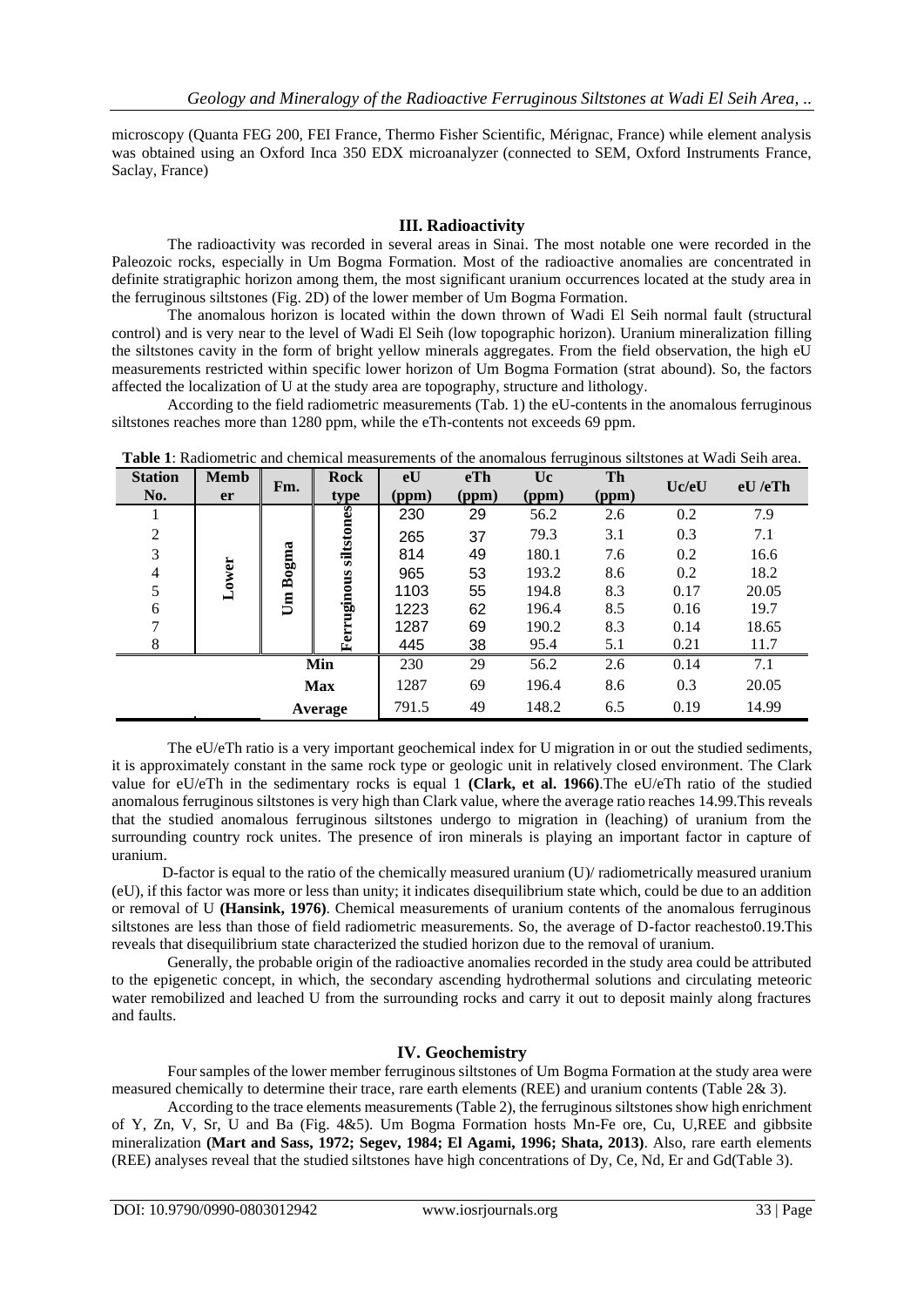The trace elements measurements in this study normalized to the North American Composite Shale (NASC, Gromet et al. 1984). The studied samples show high enrichment in Y and in all of the compared heavy metals (Fig. 6). Adsorption process attributed to the presence of iron oxides which plays a role in precipitation of trace elements.

The La/Y ratio as geochemical parameter used to interpret the pH conditions of depositional environment of the different facies in the middle member of Um Bogma Formation. Values > 1 and< 1 for La/Y ratio is related to alkalic and acidic environment, respectively (**Crinci and Jurkowic 1990; Maksimovic and Pantó 1996**)**.** Value of La/Y ratio <1 in the studied ferruginous siltstones (Tab. 3) provide reasons to believe that the studied sediments are within alkali epigenetic environment.

|                        | S1     | S2     | S3           | S4           |
|------------------------|--------|--------|--------------|--------------|
| Ba                     | 113    | 150    | 129          | 126          |
| Co                     | 17     | 17.9   | 17.5         | 17.5         |
| $\mathbf{C}\mathbf{s}$ | 1.1    | 1.1    | $\mathbf{1}$ | 1.1          |
| Ga                     | 19.62  | 18.98  | 18.69        | 19.6         |
| Hf                     | 2.25   | 2.45   | 1.95         | 2.53         |
| Nb                     | 14.95  | 14.35  | 16.63        | 13.68        |
| Rb                     | 8.5    | 8.5    | 7.7          | 8.1          |
| Sn                     | 1.5    | 1.5    | 1.5          | 1.4          |
| $S_{\Gamma}$           | 560    | 568    | 512          | 523          |
| U                      | 193.2  | 194.6  | 196.4        | 190.2        |
| Th                     | 8.6    | 8.3    | 8.5          | 8.3          |
| Ta                     | 0.9    | 1      | 1.3          | $\mathbf{1}$ |
| Tl                     | 0.179  | 0.173  | 0.167        | 0.173        |
| V                      | 966    | 962    | 959          | 980          |
| W                      | 7.9    | 8.4    | 8.4          | 8.2          |
| Zr                     | 76.7   | 75.5   | 67.8         | 68.9         |
| Mo                     | 23.97  | 24.26  | 23.69        | 24.47        |
| Cu                     | 85.6   | 85.2   | 86.4         | 85.8         |
| Pb                     |        |        |              |              |
| Zn                     | 1144.8 | 1181.8 | 1179.6       | 1199.6       |
| Ni                     | 132.1  | 135.5  | 133.3        | 130.4        |
| Bi                     | 0.19   | 0.19   | 0.18         | 0.19         |
| As                     | 144.1  | 140.2  | 140.7        | 141.5        |
| Cd                     | 4.37   | 3.97   | 3.83         | 4.24         |
| Sb                     | 9.77   | 9.74   | 9.27         | 9.87         |
| $\mathbf{C}\mathbf{r}$ | 333    | 331    | 328          | 335          |
| Be                     | 16     | 18     | 13           | 16           |
| Sc                     | 10.2   | 10.4   | 9.6          | 9.7          |
| Li                     | 10.1   | 10.1   | 9.3          | 10.4         |
| In                     | 0.18   | 0.13   | 0.15         | 0.17         |
| Re                     | 0.023  | 0.019  | 0.019        | 0.018        |
| Y                      | 2000   | 2000   | 2000         | 1763         |

**Table 3:** Trace elements concentrations(ppm) of the ferruginous siltstones at Wadi El Seih area.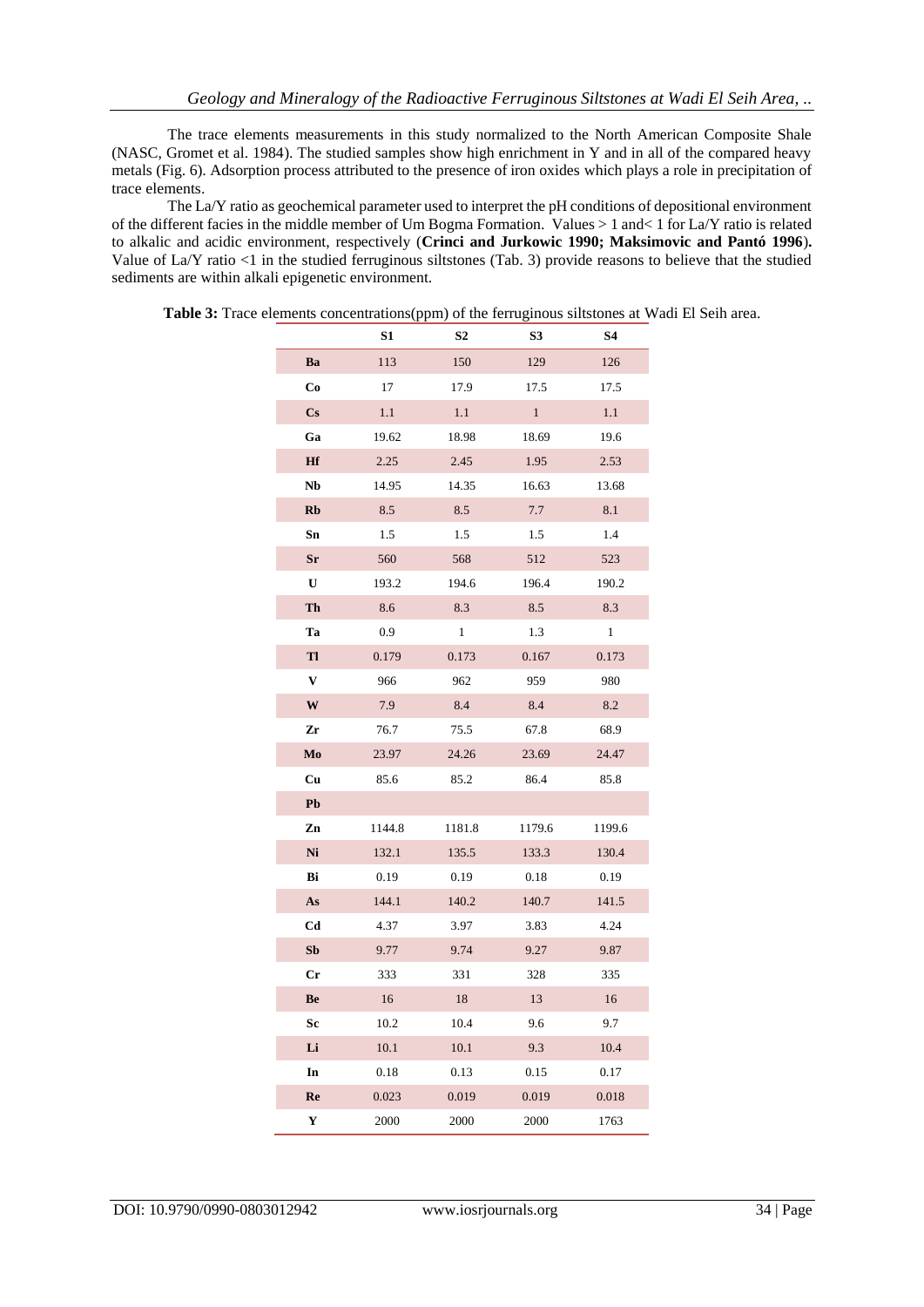|                  | S1      | S <sub>2</sub> | S <sub>3</sub> | <b>S4</b> |
|------------------|---------|----------------|----------------|-----------|
| La               | 130.3   | 130.8          | 126.1          | 126.2     |
| <b>Ce</b>        | 309.79  | 312.73         | 305.54         | 305.17    |
| Pr               | 49.9    | 48.1           | 47.8           | 46        |
| Nd               | 253.4   | 229.1          | 230            | 224.9     |
| Sm               | 89.3    | 87.3           | 84.2           | 81.1      |
| Eu               | 20.3    | 22.2           | 22.5           | 19.3      |
| Gd               | 200.2   | 208.3          | 203.6          | 172.9     |
| Tb               | 50.6    | 49.4           | 50.6           | 44.6      |
| Dy               | 340.7   | 340.6          | 338.7          | 303       |
| Ho               | 78.6    | 78.8           | 77.1           | 70.1      |
| Er               | 209.1   | 221.8          | 214.7          | 197.4     |
| Tm               | 30      | 30.1           | 30.8           | 27.7      |
| Yb               | 148.9   | 154.3          | 152.5          | 135.1     |
| Lu               | 23.4    | 22.8           | 23.3           | 20.7      |
| $\Sigma$ REE     | 1934.39 | 1936.33        | 1907.44        | 1774.17   |
| $\Sigma$ LREE    | 832.59  | 808.03         | 793.64         | 783.37    |
| $\Sigma$ HREE    | 1101.8  | 1128.3         | 1113.8         | 990.8     |
| <b>LREE/HREE</b> | 0.76    | 0.72           | 0.71           | 0.79      |
| La/Y             | 0.065   | 0.065          | 0.063          | 0.072     |

**Table 4:** Rare earth elements concentrations (ppm) in the ferruginous siltstones at WadiEl Seih area.



**Fig.4:** Profile - line diagram showing the average concentrations of the most important trace elements in the ferruginous siltstones.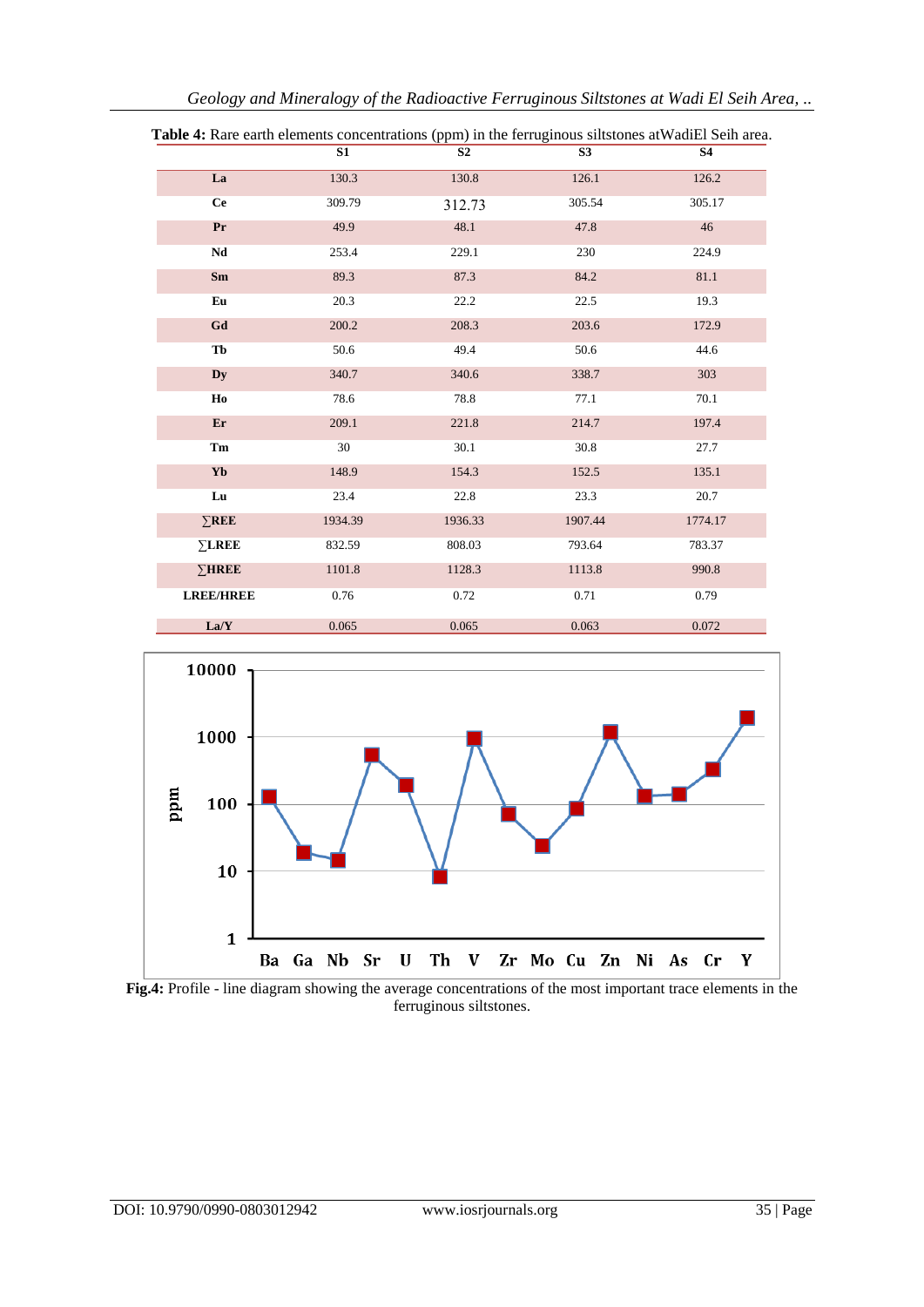

**Fig.5:** Bar-diagram showing the average concentrations of the most important trace elements in the ferruginous siltstones.



**Fig.6:** Trace elements pattern normalized to NASC. (Gormet et al., 1984).

The total REEs varies from 1774.17 to 1936.33 ppm, the LREEs ranges from 783.37to 832.59 ppm, while HREEs ranges from 990.8to 1113.8ppm. The LREES/HREES ratio ranges from 0.71 to 0.79 (Table 4) indicating enrichment of HREEs than LREEs. REE patterns of the studied siltstones are demonstrated, as normalized to chondritic abundances **(**Boynton, 1984**)**(Fig.7) and normalized to North American Shale Composite (NASC) abundances **(Haskin et al.,1968;Gormet et el.1984; Taylor and McLennan, 1981)** (Figs.8, 9&10respectively).

According to the normalization patterns, there is enrichment of all rare earth elements (REE) normalized to chondritic and north American Shale Composite (NASC) abundances and there is a positive cerium anomaly (+veCe).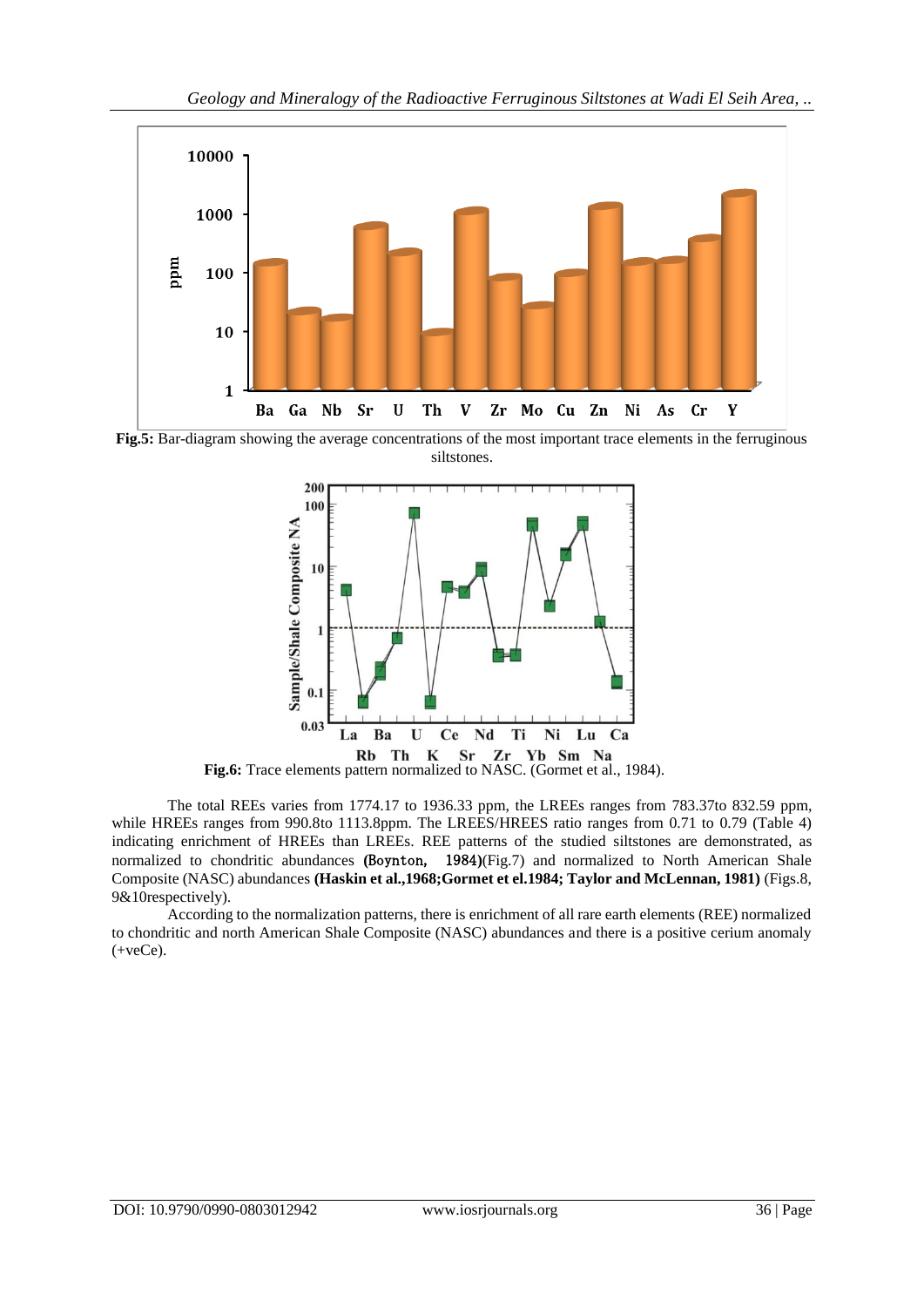

**Fig. 7:**Rare earth element elements pattern of the studied siltstones normalized to Chondrite (Boynton, 1984).



**Fig. 8:** Rare earth elements pattern normalized to NASC (Haskin et al., 1968).



La Ce Pr Nd Sm Eu Gd Tb Dy Ho Er Yb Lu **Fig. 9:** Rare earth elements pattern normalized with NASC. (**Gromet et al., 1984**)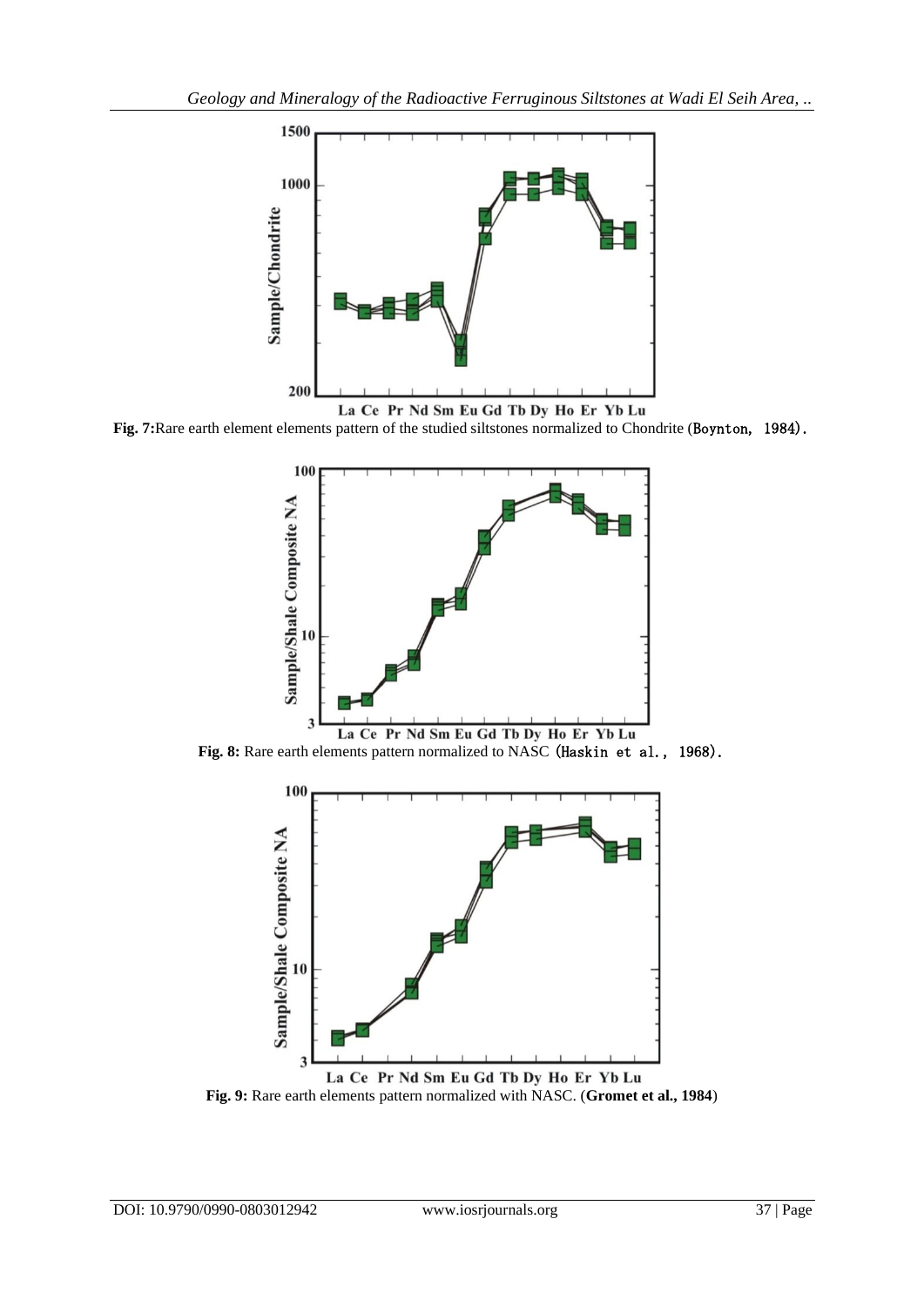

**Fig. 10:**REEs pattern for the studied siltstones normalized to the Upper Continental Crust (**Taylor and McLennan, 1981)**.

# **V. Mineralogy**

# **Uranophane [Ca (UO2) (SiO2)2(OH)2.5H2O]**

Uranophane is hydrated calcium uranium silicate containing silica in place of the phosphate of autunite. Uranophane is the alteration product of uraninite and the chief constitute of outer silica zone of uraninite alteration. Most uranophane mineral appears to be of supergene origin where it can be noticed in the oxidized parts of deposits. Uranophane is present as small aggregates on quartz surface. The grains are very soft with different grades of yellow to waxy dull color. The EDX analysis (Fig. 11) shows that the semi-quantitative analyses of uranophane grains consist of U (76-79 wt.%), Ca(4.6-3.8 )and Si (10-10.2).

#### **Meta-autunite**  $Ca(UO_2)_2$  $(PO_4)_2 \cdot 6 - 8H_2O$

It is greenish yellow to lemon yellow crystals. If the mineral dries out, it can lose its water content and convert to meta-autunite-I, which can turn into meta-autunite-II after heating. It is detected by the XRD analysis (Fig. 12).

#### **Sklodowskite Mg(UO2)2(HSiO4)2·5H2O.**

It is a secondary mineral which contains magnesium and is a bright yellow colour. It is detected by the XRD analysis (Fig. 12).

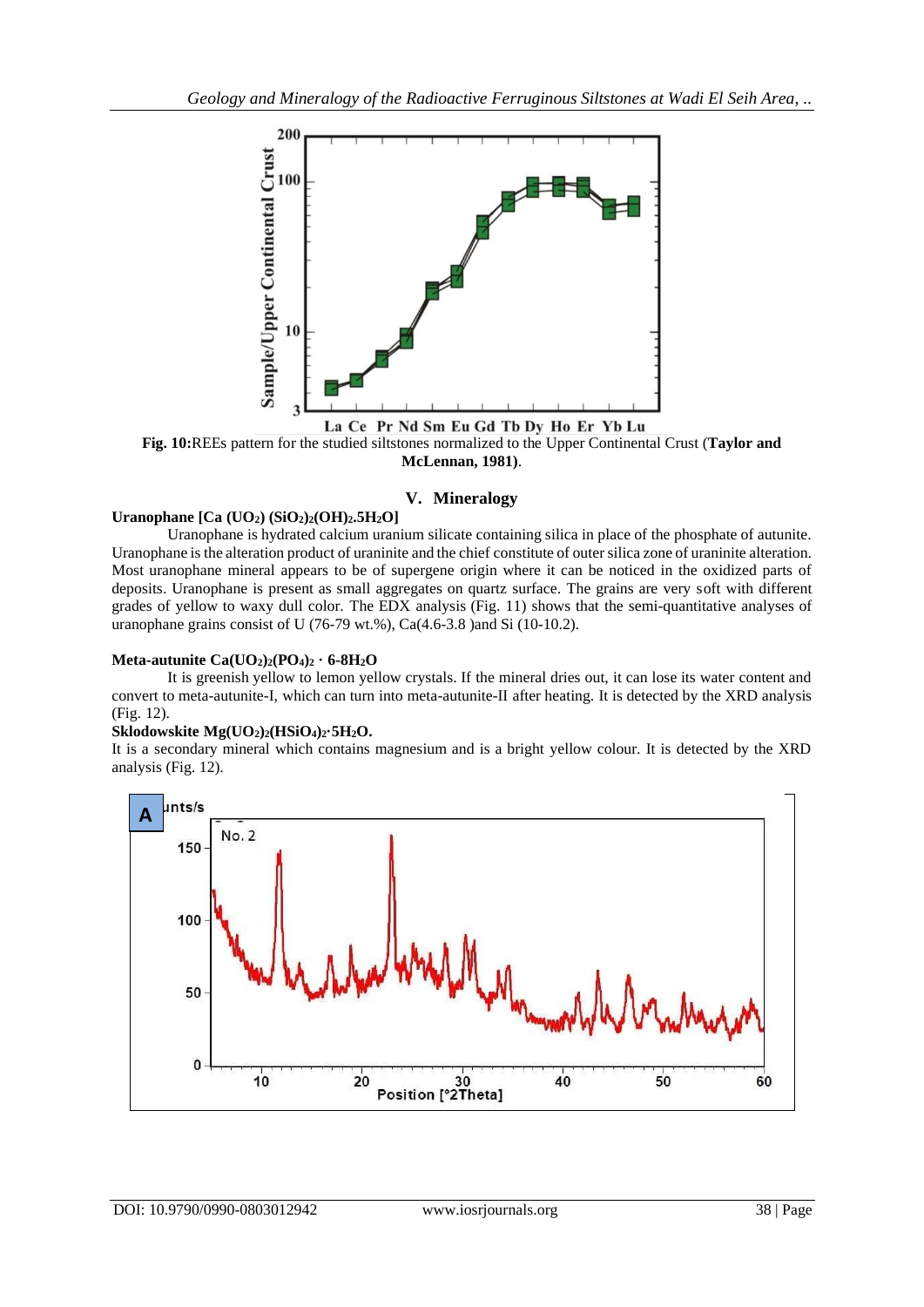





**Fig. 12**: XRD pattern of Meta-autunite and Sklodowskite minerals.

# **Xenotime (YPO4)**

Xenotime is a [rare earth](http://en.wikipedia.org/wiki/Rare_earth_element) bearing [phosphate mineral,](http://en.wikipedia.org/wiki/Phosphate_mineral) whose major component is yttrium orthophosphate. Xenotime is typically translucent to opaque (rarely transparent) in shades of brown to brownish yellow (most common), but also reddish to greenish brown and gray in color. Xenotime has a variable crystal [habit:](http://en.wikipedia.org/wiki/Crystal_habit) It may be prismatic (stubby or slender and elongate) with dipyramidal terminations, in radial or granular aggregates, or rosettes. Xenotime was found coating on iron oxides on its surface. The EDX analyses show that P (20.6 wt. %) Y (49 wt. %) and REEs (21.5 wt. %) are the main constituents (Fig. 13).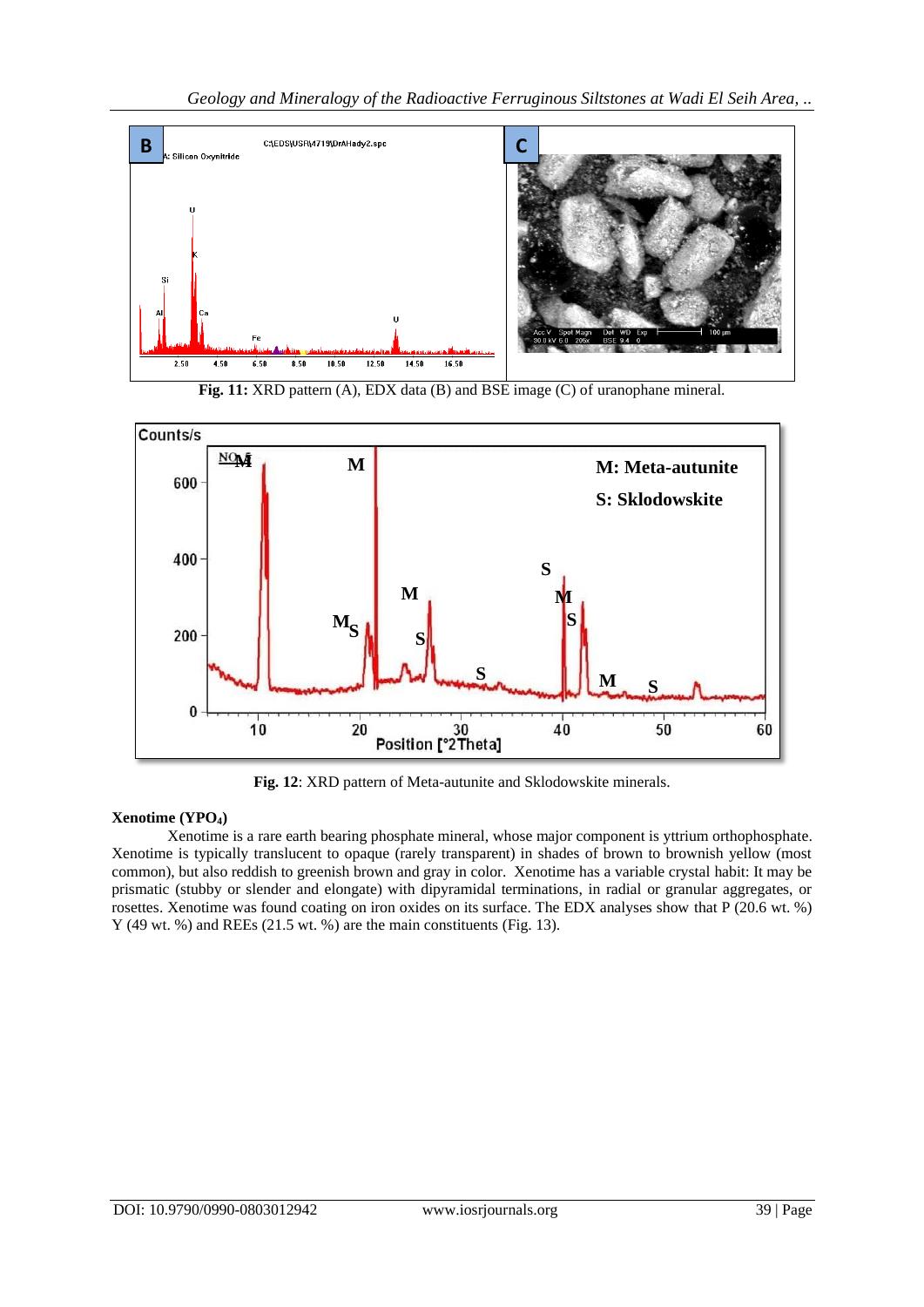

**Fig. 13:** EDX data and BSE image of xenotime mineral.

# **Zircon (ZrSiO4)**

It is found as subhedral crystals with dark brown colour (Fig. 14). The dark brown color observed in most zircon crystals is caused from iron oxides impurities. The concentration of Y, Th and U in zircon is controlled by magma temperature *(Li et al., 2014)*.



**Fig. 14:** EDX data and BSE image of zircon mineral.

## **Gold (Au)**

Native Gold occurs in the studied ferruginous siltstones as fine-grained crystals. Gold is present in association with Cu, Fe and Mn(Fig. 15). The gold content was estimated by the fire assay technique, just for preliminary estimation (reach up to 1.04 ppm)**. Sallam et al., (2014)** recorded minerals bearing Ag and Au namely uytenbogaardtite and furutobeite in the lower member of Um Bogma Formation at El Sheikh Soliman Area. **Alshami, (2019)** recorded native gold in different facies of Adedia Formation at Um Bogma area.



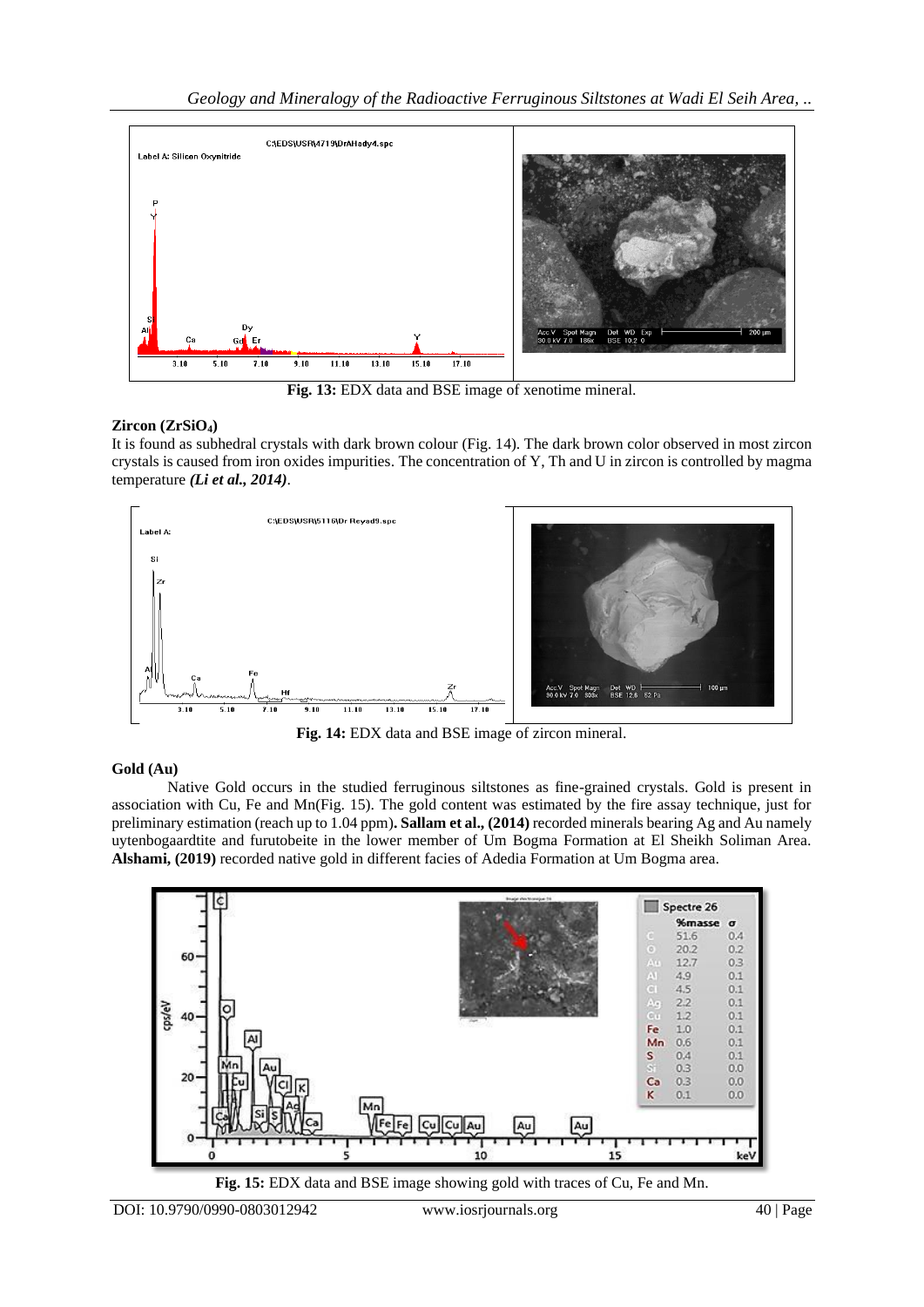#### **VI. Conclusions**

The Paleozoic sedimentary rock units in the study area comprise three stratigraphic units arranged from base to top: Lower Sandstone Series, Um Bogma Formation and the Upper Sandstone Series. The lower member of the Um Bogma Formation at the study area composed mainly of ferruginous siltstones.

Most of uranium occurrences located in the ferruginous siltstones of the Um Bogma Formation lower member in the study area. From the field observations, the high eU measurements are restricted to specific horizon of the Um Bogma Formation lower part(strata bound). So, the factors affected to localization of U at the study area are topography, structure and lithology.

The eU/eTh ratio of the studied anomalous ferruginous siltstones is very high than Clark value, in which the average ratio reaches 14.99.This reveals that the studied anomalous ferruginous siltstones has migration in (leaching) of uranium from the surrounding country rock unites. The presence of iron oxides minerals is playing an important factor in capturing uranium.

The ferruginous siltstones show high enrichment of Y, Zn, V, Sr, U and Ba. Also, the rare earth elements (REE) analyses reveal that the studied siltstones have high concentrations of Dy, Ce, Nd, Er and Gd. The LREES/HREES ratio ranges from 0.71 to 0.79 indicating enrichment of HREEs than LREEs. .Adsorption process attributed to the presence of iron oxides which play important role in precipitation of trace and rare earth elements.

The high radioactivity of the studied siltstones is attributed to the presence of uranium minerals like uranophane, meta-autunite , sklodowskite and other associated uranium bearing minerals like xenotime and zircon. Gold is detected in the present ferruginous siltstones with significant concentrations reach up to1.04 ppm. The presences of iron minerals are playing an important factor in capturing uranium and other elements.

#### **Acknowledgements**

The author acknowledges the support of the Nuclear Materials Authority (NMA), Cairo, Egypt, for their kind field and laboratory facilities during the preparation of this work.

#### **References**

- **[1]. Alshami, A.S. (2019):**Iinfra-cambrian placer gold-uraniferous Paleozoic sediments, southwestern Sinai, Egypt. Nuclear Sciences Scientific Journal V. 8, p. 1-16.
- [2]. **Aita, S.K. (1996):** Geological, mineralogical and geochemical studies on some radioactive anomalies of the Paleozoic sediments of Um Bogma area, west central Sinai, Egypt. M.Sc. Thesis, Faculty of Science, Cairo University.
- [3]. **Amer, T.E. (1993):** Physical and chemical studies on the uranium copper mineralization of uraniferous Paleozoic sediment, west central Sinai, Egypt. M.Sc. Thesis, Faculty of Science, Cairo University, Egypt, 163 p.
- [4]. **Barron, T. (1907):** The topography and geology of western Sinai, Egypt. Surv.Dept., Cairo, 241 p. [5]. **Boynton, W.V. (1984**): Cosmochemistry of the rare earth elements; meteorite studies. In: Rare earth
- [5]. **Boynton, W.V. (1984)**: Cosmochemistry of the rare earth elements; meteorite studies. In: Rare earth element geochemistry.
- Henderson, P. (Editors), Elsevier Sci. Publ. Co., Amsterdam, pp. 63-114.
- **[6]. Clark, S.P., Peterman, Z.E. and Heier, K.S. (I966):** Abundance of uranium, thorium and potassium. In: S.P. Clarke, Jr., (Editor), Handbook of Physical Constant, Geol. Soc. Am. Mem. 97, Section 24, 521-541.
- [7]. **Crinci, J. andJurkowic, I. (1990)** Rare earth elements in Triassic bauxites of Croatia Yugoslavia. In: Travaux. 19, pp 239–248.
- [8]. **El Aassy, I.E., Ahmed, F.Y., Alshami, A.S. and Shata, A.E. (1997):**Cotrbution to uranium distribution in the Paleozoic section in GabalHemeyier, southwestern Sinai, Egypt. Egyptian Journal of Geology, 41/2A, p. 205-218.
- **[9]. El Aassy, I.E., Botros, N.H., Abdel Razik, A., Sherif, H., Al Moafy, A., Aita, S.K., El Terb, R., Alshami, A.S. (1986):** Report on the prospection andproving of some radioactive occurrences in west central Sinai, Egypt. Internal Repot.Nuclear Materials Authority (NMA), Cairo, Egypt.
- [10]. **El Aassy, I.E., EL Moafy, A.A., Hilmy, M.E. and Sallam, O.R. (2003):** The control of uranium distribution in the Paleozoic sedimentary section of Um Bogma area, southwestern Sinai, Egypt. Egyptian journal of geology,
- [11]. **El Agami, N. L. (1996):** Geology and radioactivity studies on the Paleozoic rock units in the Sinai Peninsula, Egypt.Ph.D. Thesis, Faculty of Science, Mansoura University, Egypt, 302 p.
- [12]. **El Agami, N.L., Ibrahim, E.H. and Odah, H.H. (1999):**Palieomagnetic and geologic inferences and probable origin of Mn-Fe ore of Um Bogma, southwestern Sinai, Egypt.Sedimentology of Egypt, vol.7, p. 167-183.
- [13]. **Flinter, B.H. (1959):** A magnetic separation of some alluvial minerals in Malaya. American. Mineralogist, V. 44, No. 7-8, p. 738- 751.
- [14]. **Ghonaim, A. Kh., El Hazak, N.M.T., Ahmed, F.Y. and El Fattah, N.A. (2002):** Extraction of valuable metals of gibbsite ore material from Sinai, Egypt. Bull. Fac. Sci. Zagazig Univ., p. 29-39.
- [15]. Ghonaim, A.Kh., El Hazak, N.M.T., Ahmed,F.Y. and El Fattah, N.A. (2004): Acid leaching and recovery of the metal values of the gibbsite bearing Um Bogma Formation west central Sinai, Egypt. Al Azhar Bulletin of Science, vol.15, No.1 (June.), p.29-42.
- [16]. **Gormet, L.P., Dymek, R.F., Haskin, L.A. and Korotev, R.L. (1984):** The "North American Shale Composite": Its compilation, major and trace element characteristics. Geochim.CosmochimActa, 48, p. 2469-2482.
- [17]. **Hansink, J.P. (1976):** Equilibrium analysis of sandstone rollfront uranium deposits. Proceedings Inter. Symposium on exploration of uranium deposits. Int. Atomic Energy Agency, Vienna, p. 683-693.
- [18]. **Haskin, L.A., Haskin, M.A., Frey, F.A. and Wildman, T.R. (1968):** Relative and absolute terrestrial abundances of the rare earths. In: Origin and Distribution of the Elements (Ahrens, L.A.,Ed.). PergamonPress. New York, p. 889-912.
- [19]. **Li, H., Watanabe, K., Yonezu, K. (2014):**Zircon morphology, geochronology and trace element geochemistry of the granites from the Huang shaping polymetallic deposit, South China: implications for the magmatic evolution and mineralization processes. Ore Geol. Rev. 60, 14–35.